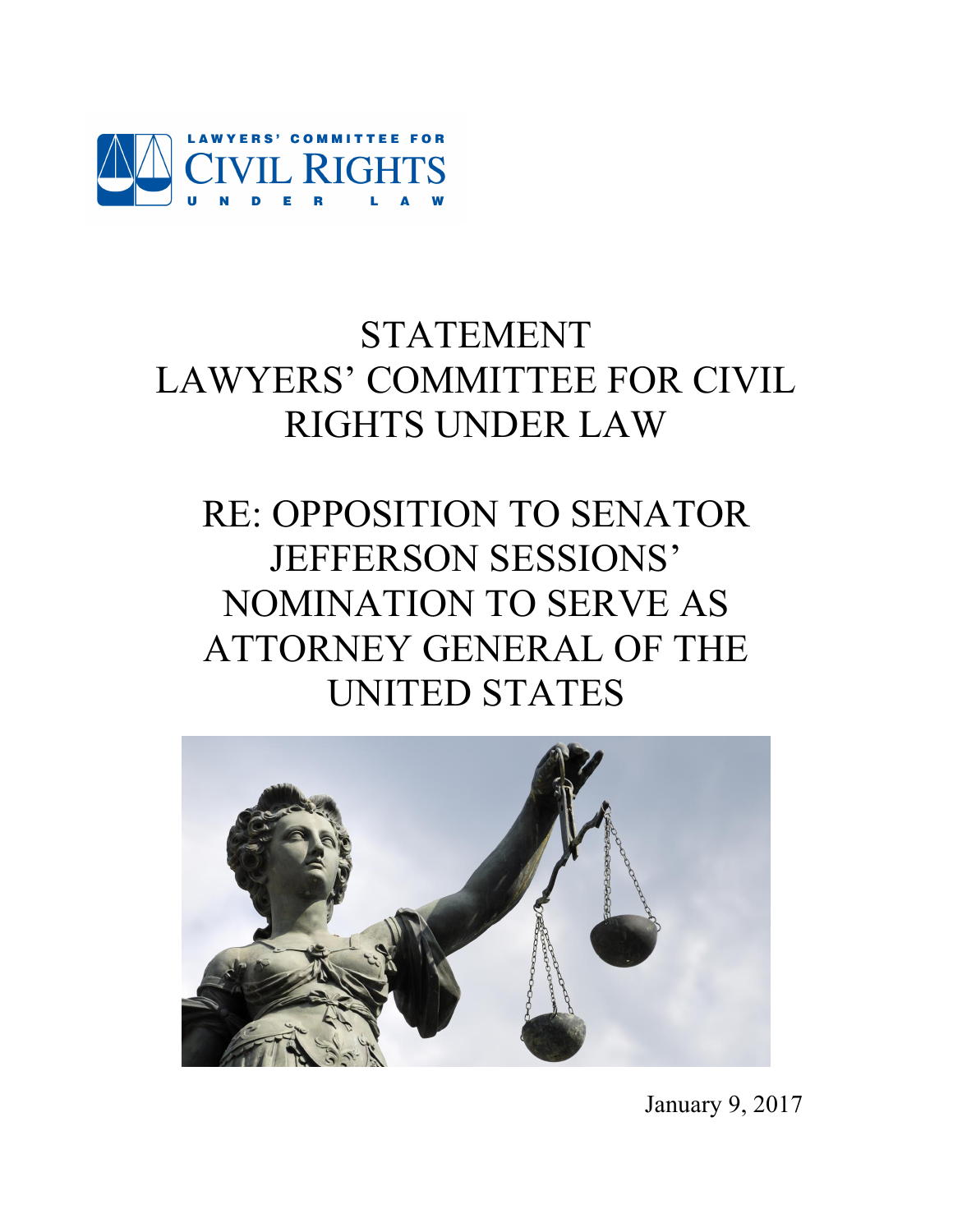# **Table of Contents**

.

| $\mathbf{I}$ . |     |
|----------------|-----|
| $\prod$ .      |     |
|                |     |
|                |     |
|                |     |
| III.           |     |
|                |     |
|                |     |
|                | - 5 |
| IV.            |     |
| $V_{\cdot}$    |     |
| VI.            |     |
| VII.           |     |
|                |     |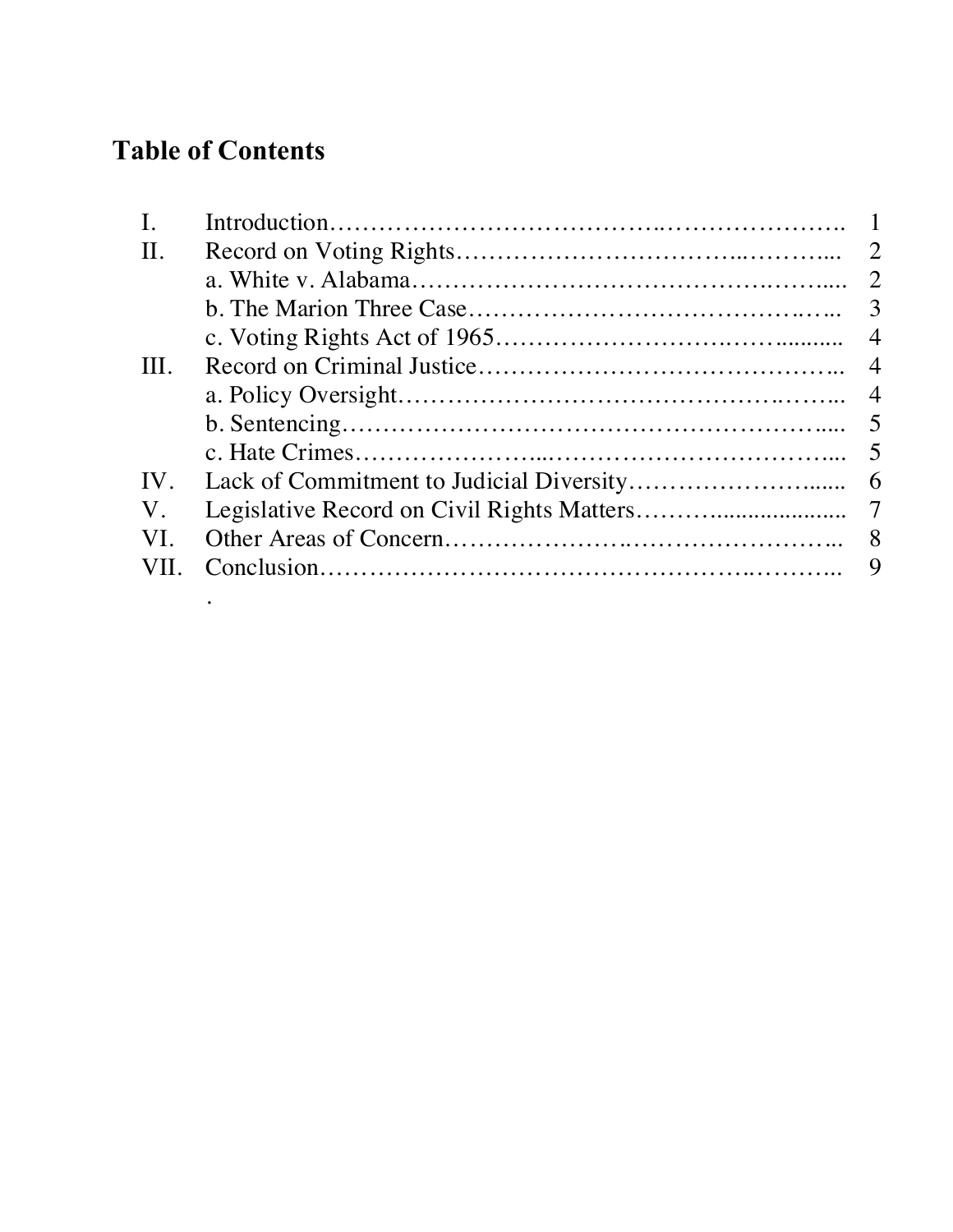#### **Introduction**

The Lawyers' Committee for Civil Rights Under Law was founded in 1963 at the behest of John F. Kennedy who called upon the private bar to contribute its time and resources to combat discrimination. We are pleased to present this testimony to the U.S. Senate Judiciary Committee regarding the nomination of Senator Jefferson Sessions to serve as Attorney General of the United States.

The position of the Attorney General is unique in American governance. As the head of the Department of Justice and the nation's top law enforcement officer, the Attorney General has the high duty of vigorously enforcing the law. Enforcement of the nation's civil rights laws is one the most important responsibilities of the Attorney General in inspiring confidence in all communities in the United States, especially at a time, like now, when racial divide and tensions are increasing. This responsibility is of special importance to fulfilling the mission of the Lawyers' Committee for Civil Rights Under Law ("Lawyers' Committee"). As Senator Bingaman explained during Senate debate on another nominee, the Attorney General is uniquely situated within the President's cabinet:

"The position of Attorney General is not comparable to other Cabinet positions. As head of the Department of Justice, the Attorney General has enormous independent responsibility and authority, neither of which is subject directly to direction by the President . . . . Historically, the Attorney General is the officer who has enforced the Voting Rights Act and the other civil rights laws which have transformed our nation for the better in the last half century. Given the great power which has been lodged in this office, it is important that the American people have confidence in the fairness and impartiality of the occupant of that office."

- Congressional Record, 01/31/2001, S872

At this time, our country needs an Attorney General who has a record of supporting civil rights laws and the principles underlying them, and taking actions that demonstrate this commitment. Unfortunately, the nomination of Senator Sessions to be Attorney General is a major step backwards in fulfilling this critical responsibility. His long record of hostility to civil rights enforcement makes him the wrong choice to serve as this nation's Attorney General.

Initially, it is important to take note of Senator Sessions' effort to claim that he was a strong enforcer of voting rights and school desegregation laws when he was Attorney General of Alabama and U.S. Attorney. In his recent response to a question in the Committee's questionnaire for his confirmation hearings, he was asked to list the "ten most significant litigated matters that [he] personally handled." Senator Sessions' response to this question listed three voting rights cases and one school desegregation case. But, as pointed out in a recent editorial in the *Washington Post,* three former attorneys of the Department's Civil Rights Division (including one Lawyers' Committee attorney) who personally handled three of the four cases stated "categorically that Senator Sessions had no substantive involvement in any of them." Rather he did "what any U.S. attorney would have had to do: signed his name on the complaint, and have his name added on any motions or briefs. That's it." In fact, in responding to a previous questionnaire from the Judiciary Committee, he did not even mention these cases.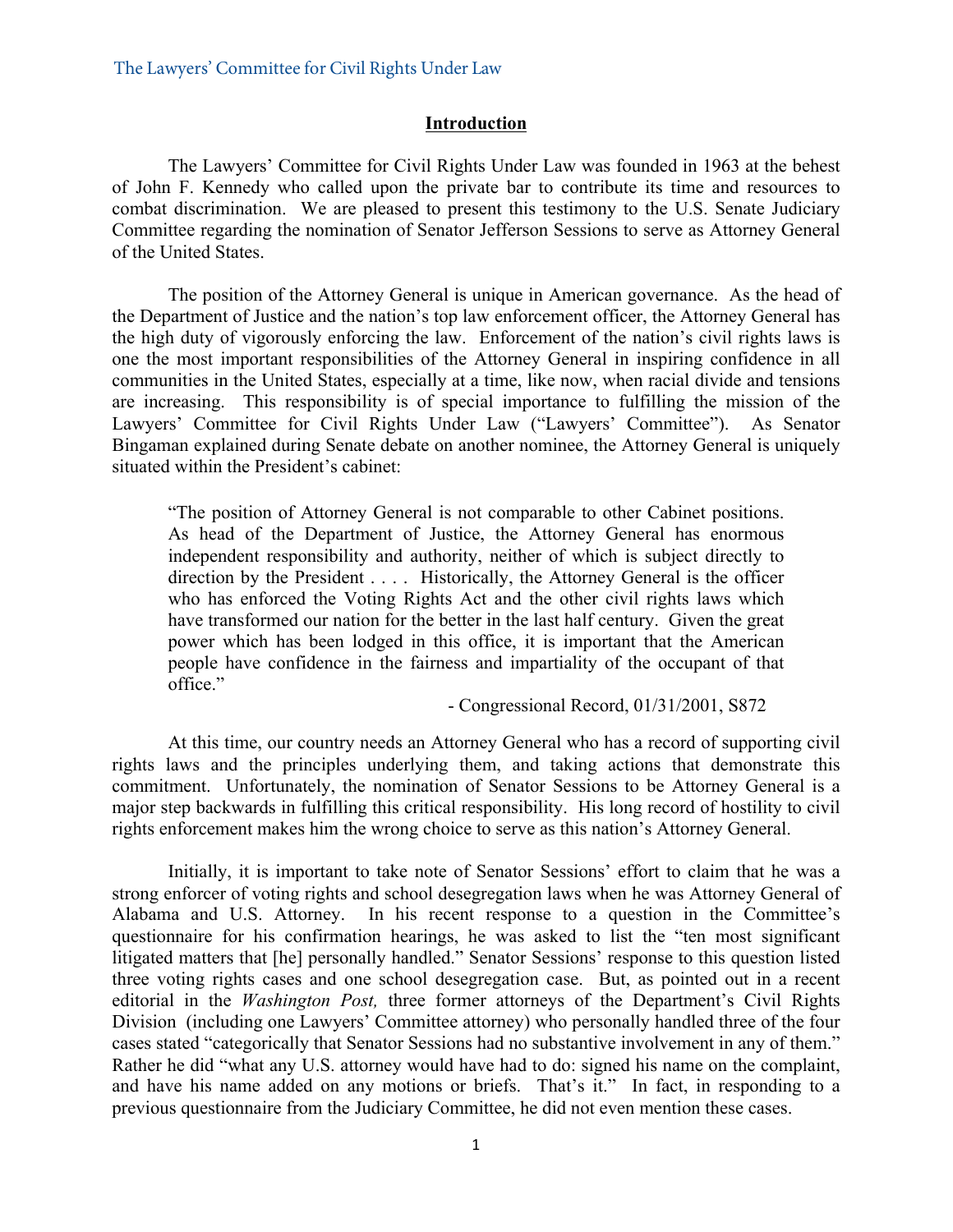A more accurate picture of Senator Sessions' commitment to civil rights is demonstrated by the historical record.

### **Record on Voting Rights**

One of the top priorities of the Lawyers' Committee for Civil Rights Under Law is ensuring compliance with the Voting Rights Act of 1965. Senator Sessions' political career demonstrates hostility towards the principles underlying civil rights laws that spans over thirty years.<sup>1</sup> In response to the Supreme Court's 2013 decision in *Shelby County v. Holder* which gutted Section 5 of the Voting Rights Act, Senator Sessions stated, "but now if you go to Alabama, Georgia, North Carolina, people aren't being denied the vote because of the color of their skin." However, the ongoing work of the Lawyers' Committee indicates otherwise. Indeed, we have filed voting rights lawsuits in all three states in the past year alone. In Alabama, we filed suit alleging that the method of electing Alabama's most powerful judges violates the Voting Rights Act.<sup>1</sup> In Hancock County, Georgia, we filed suit in 2015 to stop the attempted purge of African-American voters from the voting rolls, and obtained a court order requiring that those wrongly struck from the register be placed back on the rolls.<sup>2</sup> Also in Georgia, we and other organizations filed suit in 2016 to stop the improper rejection of over 40,000 voter registration applications, predominately filed by African Americans, resulting in an agreement by the State to allow the applicants to vote.<sup>3</sup> And also in 2016, the Fourth Circuit Court of Appeals ruled that an array of voter suppression laws enacted by the North Carolina Legislature were passed with the intent to discriminate against African Americans.<sup>4</sup>

While Senator Sessions voted in favor of reauthorizing the expiring provisions of the Voting Rights Act in 2006, during his 1986 confirmation hearing, Senator Sessions described the Act as a "piece of intrusive legislation." This disdain for one of our nation's most important federal civil rights laws is particularly problematic at a moment in which we continue to see ongoing voting discrimination and voter suppression across our country. Furthermore, he has a deep history of opposing and undermining cases on behalf of traditionally disenfranchised voters. Those cases include the following:

#### **White v. Alabama**

This past September, the Lawyers' Committee filed a new federal voting rights lawsuit in Senator Sessions' home state of Alabama concerning the at-large method of election that has long been used for the state's three highest courts. The predecessor to our case, *White v. Alabama*, was initiated in 1994 by a group of African American voters who asserted the same Voting Rights Act violation as our current case – that the at-large system of electing Alabama appellate judges violated Section 2 of the Act. The statewide at-large method of electing these

 <sup>1</sup> *NAACP v. State of Ala*., 2:16-cv-00731 (M.D. Ala. 2016).

<sup>&</sup>lt;sup>2</sup> Georgia State Conference of the NAACP, et al., v. Hancock County Board of Elections and Registration, et al., 5:15-cv0414-CAR, M.D. GA.<br><sup>3</sup> *NAACP, et al., v. Kemp, et al.*, 2:16-cv-219-WCO, N.D.GA.Gainesville Div.

<sup>4</sup> *N. Carolina State Conference of NAACP v. McCrory*, 831 F.3d 204 (4th Cir. 2016).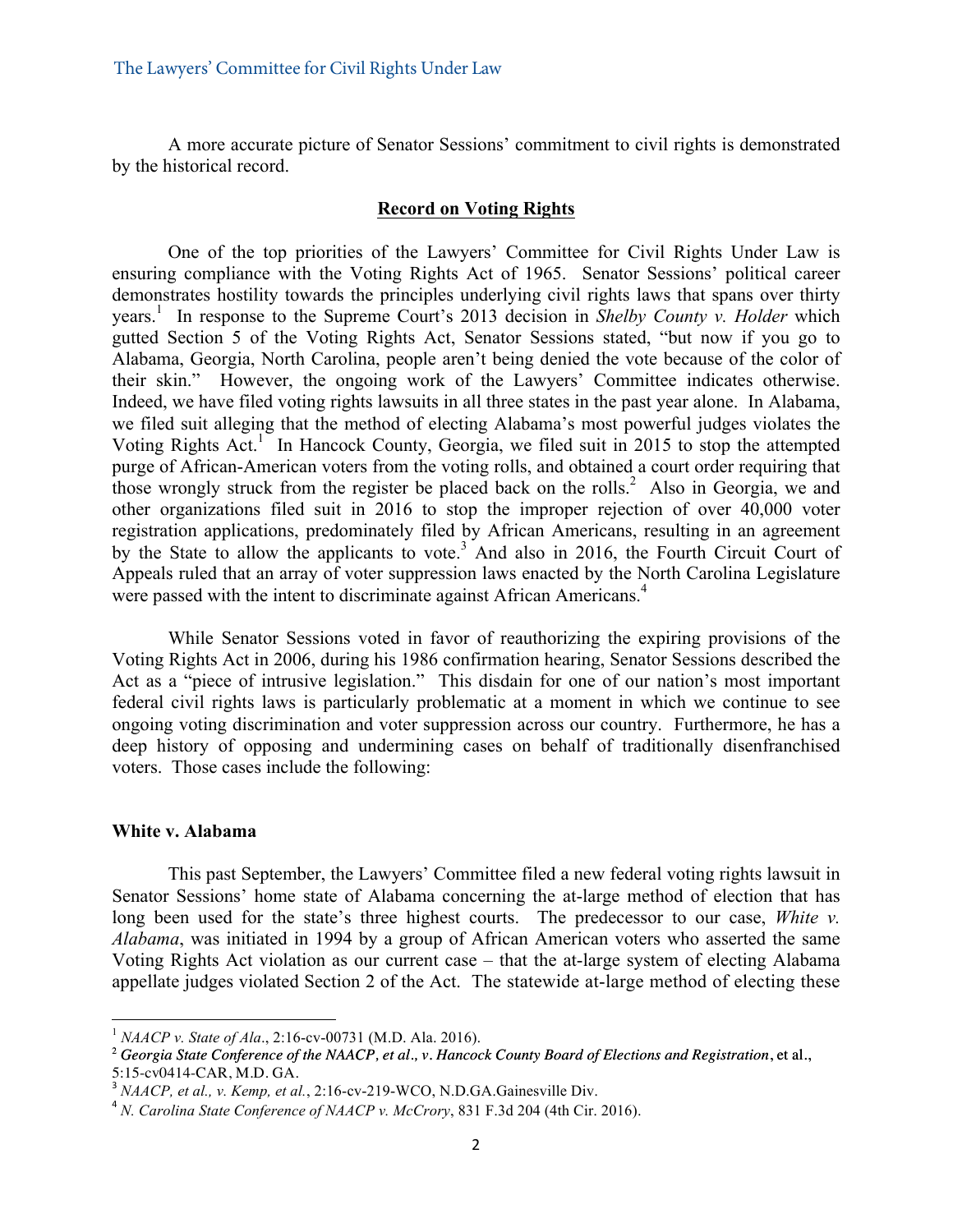judges, combined with the enduring presence of racially polarized voting in the state, ensures that most every elected appellate judge in Alabama is the candidate of choice of the white majority. At that time of the *White* litigation, only one of the nineteen appellate judges in Alabama was African-American even though African Americans comprised over 25% of the State's population. For the previous 125 years, only two African Americans, both of whom were appointed by the Governor, had served as an appellate court judge.<sup>5</sup>

In October 1994, a federal district court approved a settlement in the *White* case which had been negotiated by the then-State Attorney General of Alabama, Jimmy Evans. The settlement was designed to provide significant African American representation on the Alabama judiciary for the first time in the state's history. At the time of the settlement, Senator Sessions was running for Alabama Attorney General against Evans and vigorously opposed the agreement, including making an appearance before the district court in opposition when the court was reviewing the matter.

Subsequently, Senator Sessions was elected as the new Alabama Attorney General and soon after, when the case was on appeal, he reversed the position of the previous Alabama Attorney General and urged a panel of federal circuit judges to reject the settlement, arguing that he could not defend the terms agreed to by his predecessor and approved by the district court because they improperly focused on race. The court subsequently vacated the settlement,<sup>6</sup> but Sessions made no further efforts at reaching an acceptable settlement. The alleged Section 2 Voting Rights Act violation was not further pursued, either when Senator Sessions was the Alabama Attorney General or any time since, until the recent filing of our case.

Today, twenty years later, there is not one African American appellate judge in Alabama. All nineteen are white. Because of this continued lack of minority representation, we filed our suit in an attempt to finally bring the three highest courts in Alabama into compliance with the Voting Rights Act. Once again we argue that the at-large election method used to select appeals court judges unlawfully dilutes the voting strength of African Americans and prevents them from electing candidates of their choice.<sup>7</sup>

Senator Sessions' rejection of the settlement in the *White* case resulted in a discontinuation of that case and the continuation of an all-white judiciary in Alabama. Our lawsuit reflects the importance of addressing, through the Voting Rights Act, discrimination which has historically been the cause of the complete lack of minority representation on Alabama state courts. It is an example of the kind of voting discrimination that we continue to see in many communities across our country.

#### **The Marion Three Case**

In 1985, during his tenure as U.S. Attorney for the Southern District of Alabama under then President Ronald Reagan, then Attorney General Sessions pressed charges against eight residents from Greene and Perry counties, accusing them of altering absentee ballots. Of the

<sup>&</sup>lt;sup>5</sup> *White v. State of Ala.*, 867 F. Supp. 1519, 1527 (M.D. Ala. 1994).<br>
<sup>6</sup> *White v. State of Ala.*, 74 F.3d 1058 (11th Cir. 1996).<br>
<sup>7</sup> *NAACP v. State of Ala.*, 2:16-cv-00731 (M.D. Ala. 2016).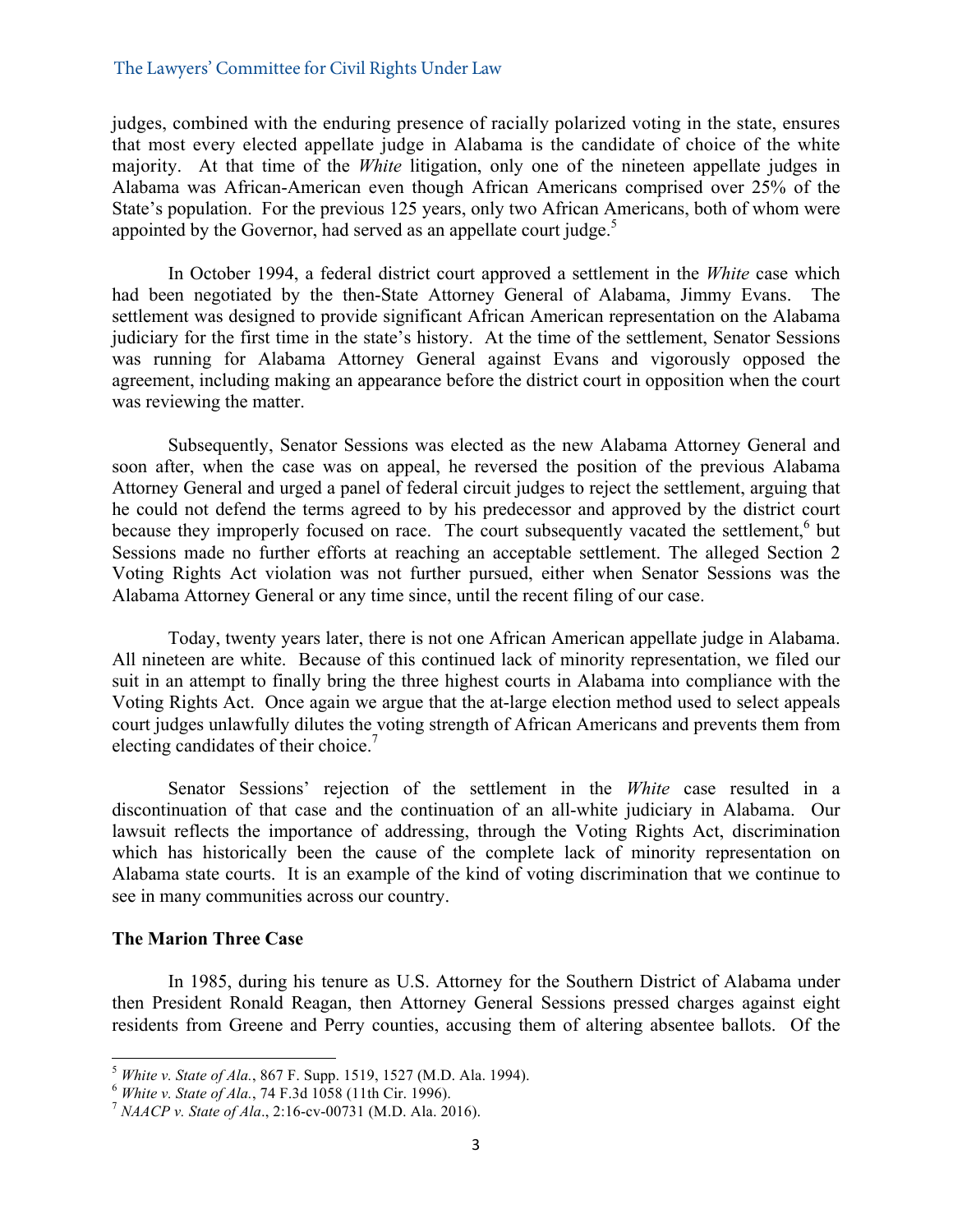accused, seven out of eight of were black. Among the group were longtime civil rights activist Albert Turner, of the Southern Christian Leadership Conference, his wife Evelyn Turner, and fellow activist Spencer Hogue – later known as the Marion Three – who had long conducted voter registration drives throughout rural Black Belt counties, aiming to boost registration rates among poor and elderly African Americans. Turner became known as "Mr. Voter Registration," and is credited with the African American community's gain of political control in many counties in the Alabama Black Belt. On the basis of highly questionable evidence of an effort by the Marion Three and others to commit voter fraud, Senator Sessions dispatched dozens of FBI agents to repeatedly visit homes of rural black residents. The countless hours of interrogation yielded only 14 allegedly tampered ballots out of more than 1.7 million cast statewide in the 1984 election. When brought to trial for the alleged crimes, Federal District Judge Emmett Cox dismissed 50 counts against the defendants due to lack of evidence and all the remaining counts resulted in an acquittal by the jury. In other words, what was clearly a major effort by then Attorney General Sessions to prosecute alleged "voter fraud" was based on flimsy or nonexistent evidence.

The approach of Senator Sessions in this case is particularly troubling in the context of repeated claims of "voter fraud" when the overwhelming evidence is that there are but a handful of such cases around the country. The Justice Department will be responsible for overseeing these claims and the responses of the states to them. Consequently, the next Attorney General must be fair-minded and trusted by the entire country in evaluating these claims.

#### **Voting Rights Act of 1965**

The Lawyers' Committee knows the reality of voting discrimination and voter suppression all too well having filed more than 12 such cases in 2016 alone. Our nation deserves an Attorney General who recognizes the existence of voting discrimination and who will use the Voting Rights Act as a tool to confront it. There is no evidence in Senator Sessions' record that suggests he would bring any commitment to attacking voting discrimination. In fact, he denies its existence in many states with the most egregious histories of such discrimination.

#### **Record On Criminal Justice**

The Department of Justice enforces federal criminal laws, including criminal laws that protect our civil rights; it operates a prison system; and it enforces civil laws protecting us from civil rights violations committed by law enforcement agencies. Prosecuting hate crimes, creating trust between minority communities and law enforcement, and reducing the over-incarceration of minority men and women are essential to unifying our country. Today, approximately 211,000 people are locked up in federal prisons, according to data from the Prison Policy Initiative. Below is an overview of pressing criminal justice issues that must continue to be national priorities but would likely be disregarded by Senator Sessions.

#### **Police Oversight**

In response to a string of police-involved shootings of civilians, the Justice Department utilizes its powers to investigate law enforcement agencies accused of a "pattern or practice" of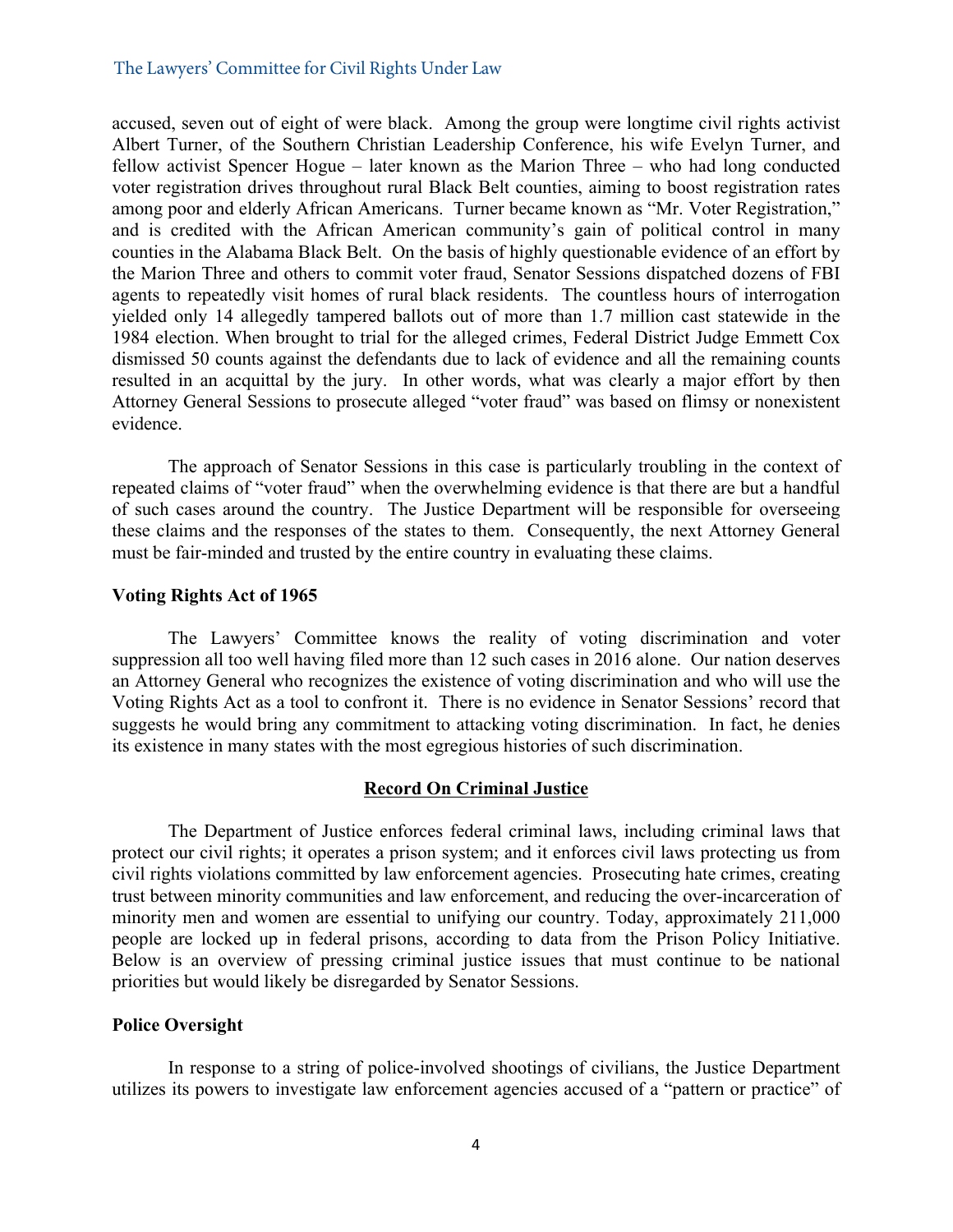violating civil rights. When the Justice Department identifies civil rights violations, the Department may bypass litigation and enter into consent decrees with the offender agencies to resolve the pattern or practice of unconstitutional or otherwise unlawful conduct. In a new report issued on January 4, 2017, the Justice Department confirmed that there are currently 18 open agreements in pattern or practice policing cases, including 14 court-enforced consent decrees. In the introduction to a 2008 paper published by the Alabama Police Institute, Senator Sessions condemned such interventions as an abuse of federal authority.<sup>8</sup> "Consent decrees have a profound effect on our legal system as they constitute an end run around the democratic process," he wrote. This statement suggests that Senator Sessions will not carry forward the critical work of the Justice Department in this area and may abandon the pattern or practice violations addressed by the 18 existing agreements. Such a result would dismantle years of work to restore constitutional policing practices at offending law enforcement agencies across the country.

# **Sentencing**

The Attorney General guides U.S. attorneys toward stricter or more lenient sentences through charging memos. While individual U.S. attorneys have some discretion, the Attorney General sets the tone for use of that discretion. Former Attorney General Eric Holder advised against piling on charges for low-level drug offenders and seeking maximum sentences, a policy Senator Sessions is unlikely to continue. Senator Sessions was a longtime supporter of eliminating sentencing discrepancies between crack and cocaine offenders, but he helped block broader drug sentencing reform in the Senate in 2016 despite wide bipartisan support, saying it would release "violent felons" into the street.

Today, the United States comprises just 5% of the world's population but it incarcerates almost 25% of all of the world's prisoners. In 2010 alone, state and federal governments spent \$80 billion on incarceration. Of the 216,000 current federal inmates, nearly half are serving time for drug-related crimes.

If confirmed, Senator Sessions will likely reverse the significant progress that has been made to adjust sentencing ranges for low-level drug offenders, destroying years of efforts to reduce federal prison populations and rein in federal prison spending while directing limited federal resources towards more serious threats to public safety.

# **Hate Crimes**

Senator Sessions fiercely opposed the 2009 Matthew Shepard and James Byrd Jr. Hate Crimes Prevention Act. The Act extended federal hate crime protections to people victimized because of their sexual orientation, gender or gender identity, or disability. The law mandates that the Attorney General – or a designee – sign off on all criminal prosecutions brought under the Act. In a speech on the Senate floor in July 2009, Senator Sessions agreed that people should not be attacked because of their sexual orientation or gender, but he argued that federal prosecution of such attacks was unnecessary because there was no evidence that they weren't

 <sup>8</sup> http://www.alabamapolicy.org/wp-content/uploads/API-Research-Consent-Decrees.pdf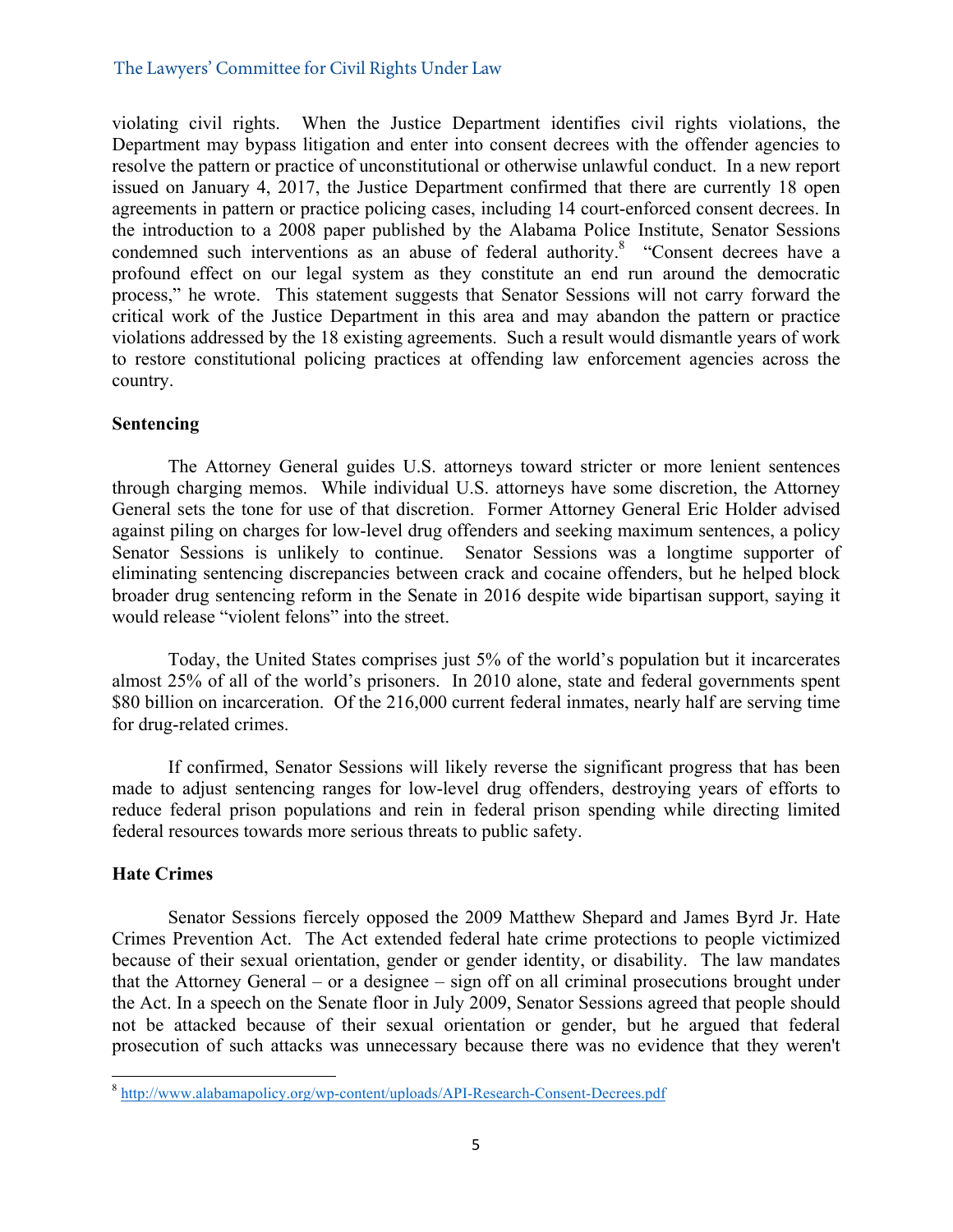being prosecuted adequately at the state and local levels. The incoming Attorney General will be in a position to effectively neutralize the protections the law affords.

But, we have seen a significant uptick in the number of hate crimes and hate-inspired incidents across the country in the last several weeks of 2016. While no official FBI data on this period has yet been produced, these incidents have been well documented and recorded by media. This moment requires an Attorney General who brings a deep commitment to aggressive enforcement of our nation's laws addressing hate to help turn the tide on this pattern of growing hostility and intolerance. Senator Sessions' record raises grave concerns that he would bring such commitment to the job.

#### **Lack of Commitment to Judicial Diversity**

Senator Sessions' actions in the *White* case also reflect his lack of commitment to the importance of diversity at every stage of the country's judicial system. The Lawyers' Committee's Judicial Diversity Program seeks to improve the judicial system through increased representation from people of diverse backgrounds working on the judicial bench.<sup>9</sup> Judicial diversity is especially important in maintaining and increasing public confidence in the legitimacy of the courts. As the American Bar Association's Judicial Division has stated:

*"The public's trust and confidence in the justice system is enhanced when they see that the judges deciding their cases resembles the vast racial, ethnic, and cultural groups that make up American society. Likewise, a diverse judicial branch expands an individual judge's perspective in making decisions that impact a diverse population." American Bar Association, Judicial Division* 

As a United States Senator, Senator Sessions' opposition to judicial diversity has not been limited to the Alabama appellate judiciary. An African American has never served in the Alabama seat of the 11<sup>th</sup> Circuit Court of Appeals. Earlier this year, President Obama nominated Abdul Kallon to serve on the  $11<sup>th</sup>$  Circuit, a nomination applauded by the Lawyers' Committee. If confirmed he would have become the first African American federal court of appeals judge from Alabama. However, even though the vacancy on the Court of Appeals has been declared a judicial emergency,<sup>10</sup> Senator Sessions continued his anti-judicial diversity stance and refused to support the nomination.

Senator Sessions' hostility to judicial diversity is significant because of the Justice Department's critical role in evaluating judicial nominees by way of the Office of Legal Policy's role in advising the President on nominations for Article III judgeships.

 <sup>9</sup> https://lawyerscommittee.org/project/public-policy/judicial-diversity/ <sup>10</sup> http://www.uscourts.gov/judges-judgeships/judicial-vacancies/judicial-emergencies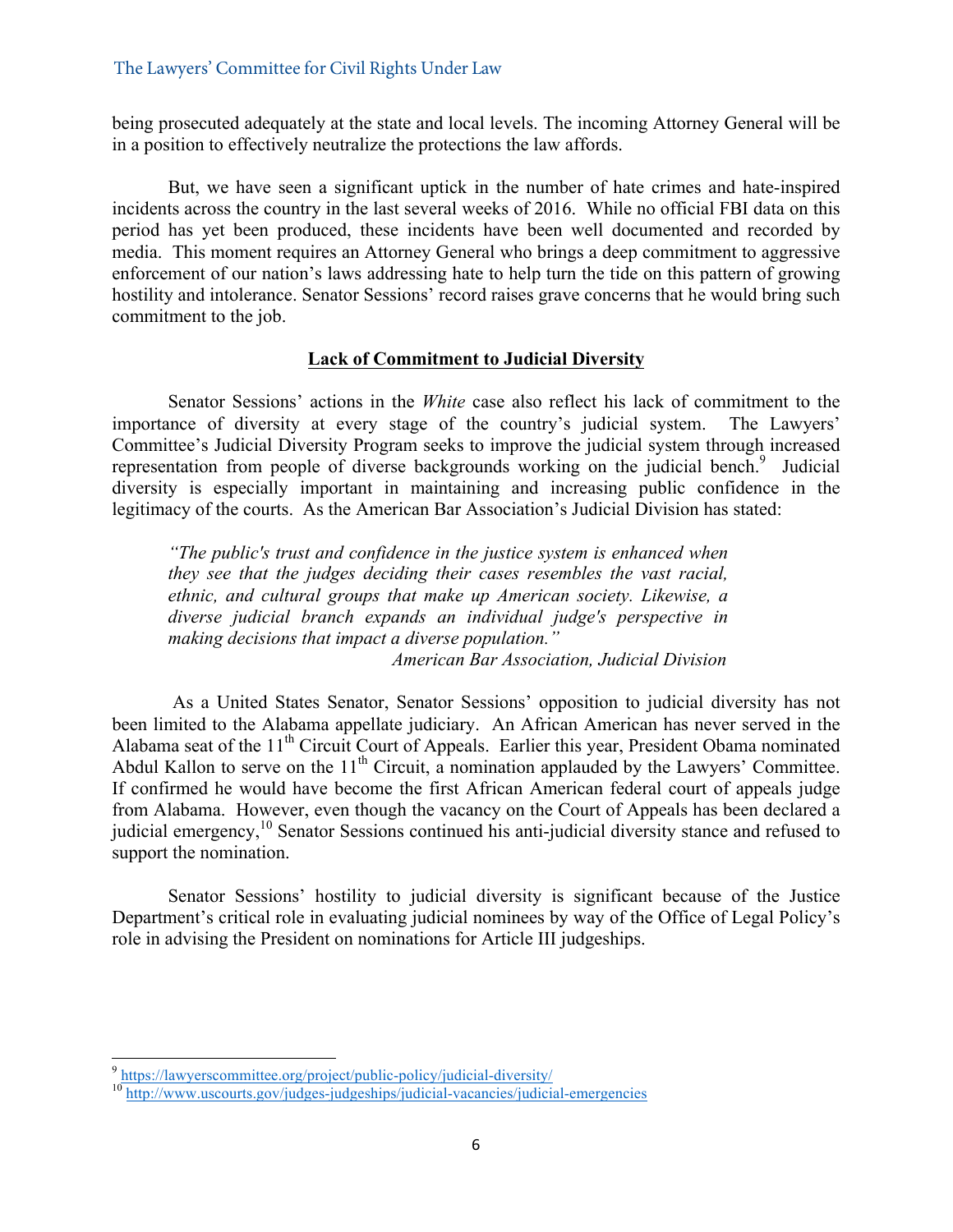# **Legislative Record On Civil Rights Matters**

On a range of civil rights matters concerning race, gender and immigrants' rights, Senator Sessions has consistently and often stood opposed.

In 2015, Senator Sessions supported the Stop Sanctuary Policies and Protect Americans Act, which would have prohibited sanctuary jurisdictions from receiving federal grant money.<sup>11</sup>

In 2013, Senator Sessions voted against the 2013 reauthorization of the Violence Against Women Act. A bill signed into law by President Obama, VAWA 2013 recognized tribes' inherent power to exercise "special domestic violence criminal jurisdiction" over certain defendants, regardless of their Indian or non-Indian status, who commit acts of domestic violence or dating violence or violate certain protection orders in Indian country.<sup>12</sup>

In 2013, Senator Sessions opposed the bipartisan immigration reform bill that passed the Senate. When it passed, he published an "Immigration Handbook for the New Republican Majority" to assist efforts to defeat the bill in the House, and has updated the handbook to oppose subsequent efforts to enact immigration reform.<sup>13</sup>

In 2013, Senator Sessions supported an amendment to the Employer Non-Discrimination Act of 2013. The amendment exempts religiously affiliated employers from the prohibition on employment discrimination based on sexual orientation and gender identity.<sup>14</sup>

In 2012, Senator Sessions did not support The Convention on the Rights of Persons with Disabilities. The purpose of the Treaty was to ensure that the equality of treatment and nondiscrimination, precepts anchored in the United States Constitution are extended to all citizens, including those with disabilities. 15

In 2011, Senator Sessions opposed the reauthorization of the Violence Against Women Act of 2012.<sup>16</sup>

In 2010, Senator Sessions voted against a motion for cloture on a bill to amend the Fair Labor Standards Act of 1938 to provide more effective remedies to victims of discrimination in the payment of wages on the basis of sex, and for other purposes.<sup>17</sup>

In 2009, Senator Sessions voted against the Lilly Ledbetter Fair Pay of 2009. The bill – which was the first piece of legislation that President Obama signed into law – amended the Civil

<sup>&</sup>lt;sup>11</sup> https://www.congress.gov/bill/114th-congress/senate-bill/2146

<sup>&</sup>lt;sup>12</sup><br>https://www.govtrack.us/congress/bills/113/s47/text<br><sup>13</sup>http://www.senate.gov/legislative/LIS/roll\_call\_lists/roll\_call\_vote\_cfm.cfm?congress=113&session=1&vote=001 68

<sup>&</sup>lt;sup>14</sup> https://www.congress.gov/amendment/113th-congress/senate-amendment/2013<br><sup>15</sup> https://www.congress.gov/treaty-document/112th-congress/7/

<sup>16</sup> https://www.congress.gov/bill/112th-congress/senate-bill/1925/text

<sup>17</sup> https://www.congress.gov/bill/111th-congress/senate-bill/3772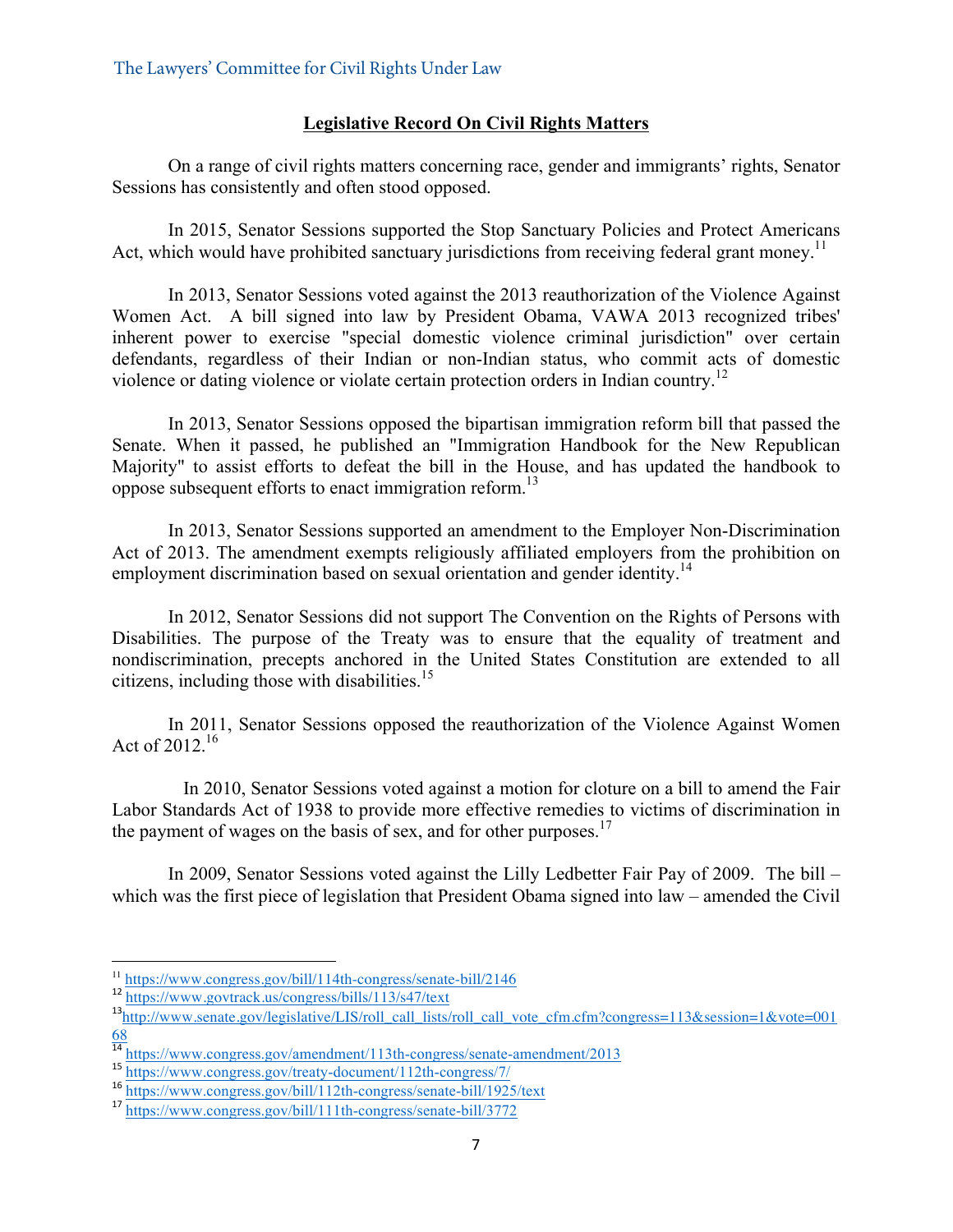Rights Act of 1964 to ensure that the statute of limitations does not unfairly bar claims of pay disparity based on gender discrimination.<sup>18</sup>

In 2006, Senator Sessions supported a federal constitutional amendment to ban same-sex marriage. He voted to invoke cloture and move to a final vote on the amendment, which fell 11 votes short of the 60 it needed to pass.<sup>19</sup>

In 2006, Senator Sessions voted with a unanimous Senate to reauthorize the Voting Rights Act of 1965, but he has criticized the landmark civil rights law as "intrusive," and agreed with the Supreme Court's 2013 decision, *Shelby County, Alabama v. Holder*, that struck down key provisions of the law.

In 2002, Senator Sessions voted against a bill that would have expanded the definition of hate crimes to incorporate acts committed because of a victim's sex, sexual orientation or disability and permit the federal government to help states prosecute hate crimes even if no federally protected action was implicated. He voted not to invoke cloture and move to a final vote on the amendment, which fell 6 votes short of the 60 it needed to pass.<sup>20</sup>

In 1997, Senator Sessions co-sponsored the Civil Rights Act of 1997, a bill which would eliminate affirmative action by the federal government in connection with federal contracts, employment, or other programs by the activities. $2<sup>1</sup>$ 

In addition to his consistent opposition to important federal civil rights legislation, he has also consistently opposed the nominations of African Americans, Latinos and other minorities to Senate-confirmed positions including Justice Sonia Sotomayor, United States Attorney General Loretta Lynch, Assistant United States Attorney General for the Civil Rights Division Bill Lann Lee, among others.

# **Other Areas of Concern**

The Attorney General leads the nation's largest law enforcement agency, comprised of more than 113,000 employees. That said, a court found that grave prosecutorial misconduct was carried out by members of the far smaller Alabama State Attorney General's Office (approximately 200 total employees today) during Senator Sessions' term as State Attorney General. In *State of Alabama v Tieco* (Jefferson County, Alabama 1996), the court found that the "misconduct of the Attorney General in this case far surpasses in both extensiveness and measure the totality of any prosecutorial misconduct ever previously presented to or witnessed by this court." The court concluded that members of the State Attorney General's Office either refused or failed to turn in exculpatory evidence when requested; failed or refused to comply

 <sup>18</sup>http://www.senate.gov/legislative/LIS/roll\_call\_lists/roll\_call\_vote\_cfm.cfm?congress=109&session=2&vote=001 63

<sup>&</sup>lt;sup>19</sup>http://www.senate.gov/legislative/LIS/roll\_call\_lists/roll\_call\_vote\_cfm.cfm?congress=109&session=2&vote=001 63

<sup>&</sup>lt;sup>20</sup>http://www.senate.gov/legislative/LIS/roll\_call\_lists/roll\_call\_vote\_cfm.cfm?congress=107&session=2&vote=001 47

<sup>&</sup>lt;sup>21</sup> https://www.govtrack.us/congress/bills/105/s950/text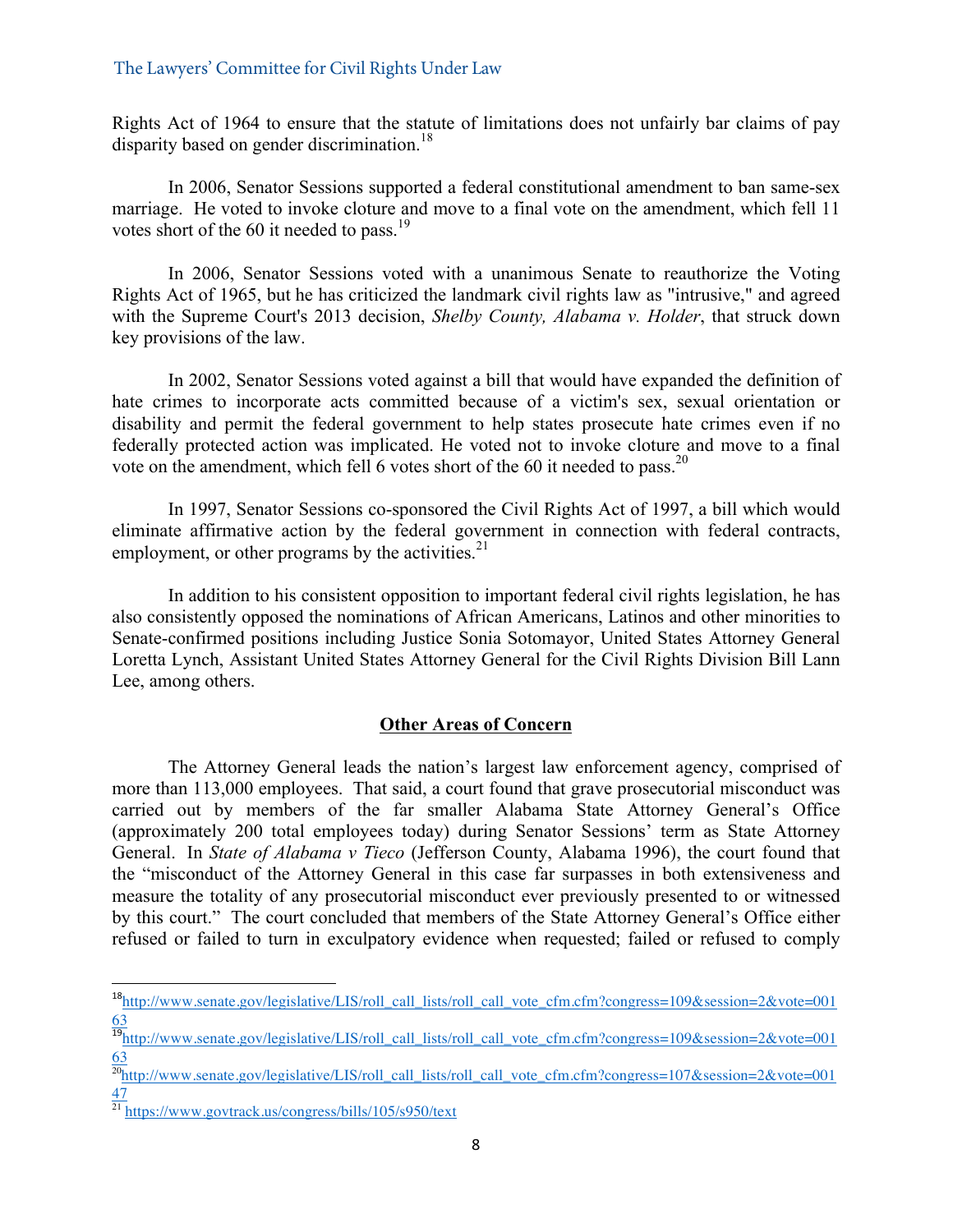with previous discovery orders issued by the court; and repeatedly lied to the court, denying the existence of evidence, which was later discovered by the defense. The court also found the use of deceptive testimony; imposition of false charges; a flagrant disregard of the constitutional rights of the accused parties; and complete disregard of the law when issuing a subpoena demanding that witnesses appear before a jury and testify, among other things.

Prosecutorial misconduct of this magnitude is an area that warrants closer examination as the Senate considers his integrity and fitness for the chief law enforcement role in our nation. The Senate must consider what role, if any, Sessions had in the conduct described in this case and whether his actions, or failure to act, suggest that he would effectively address any similar misconduct by Justice Department employees.

#### **Conclusion**

Senator Sessions' public record demonstrates a deficient commitment to upholding and enforcing the Constitution and civil rights laws, ensuring equal justice under the law and promoting the rule of law. His record makes clear he will not be a vigorous force in promoting the causes of racial and gender equality to which this nation must be committed. Furthermore, the grossly inadequate completion of Senator Sessions' Senate Judiciary Committee Questionnaire demonstrates a failure to understand the importance and necessity of a thorough and honest vetting of our next Attorney General. Now more than ever, it is essential that the American people believe in the integrity of this position. For these reasons and more, the Lawyers' Committee for Civil Rights Under Law issues this statement in opposition to Senator Jeff Sessions' nomination to serve as United States Attorney General.